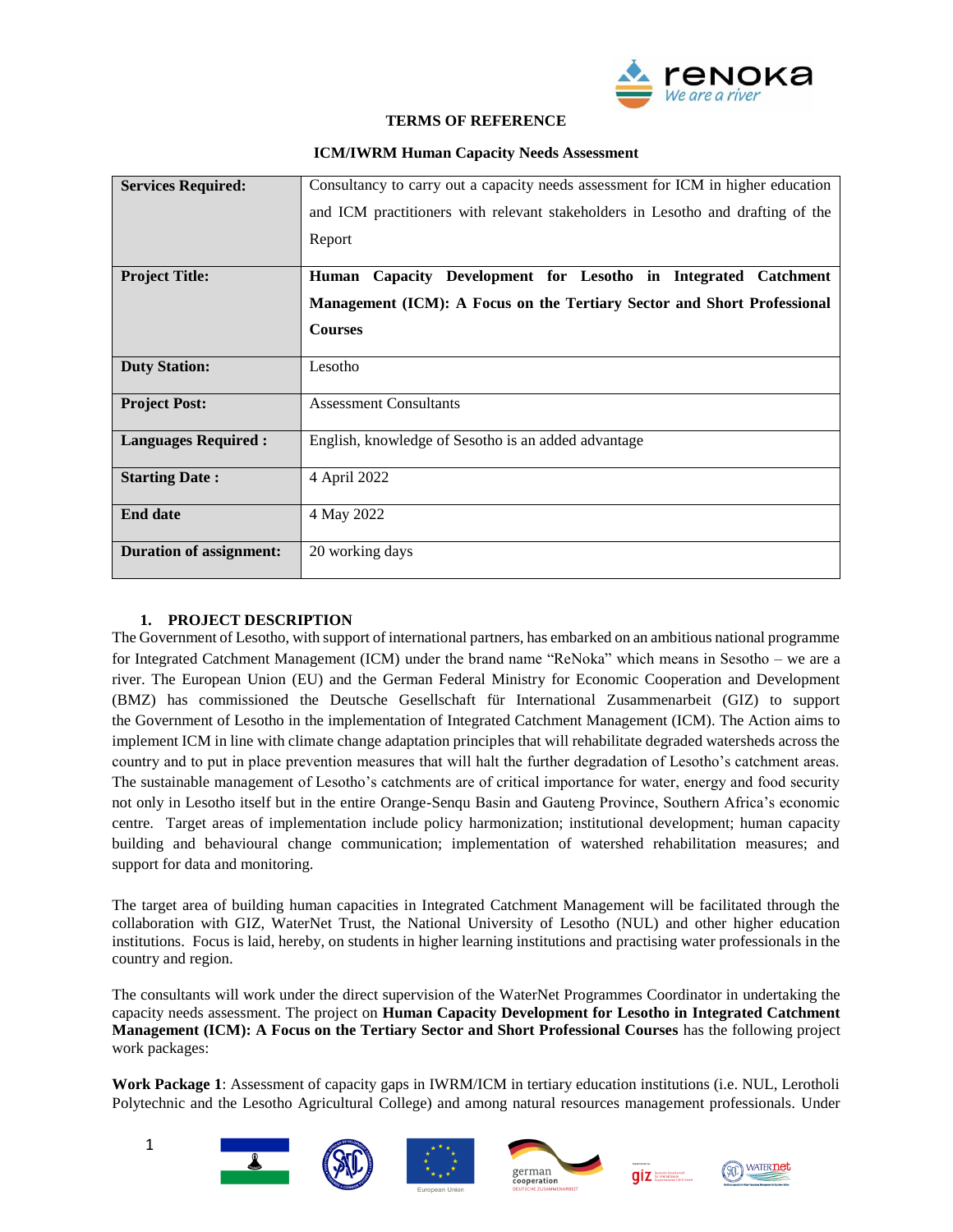

this work package a needs assessment will be undertaken to systematically and scientifically identify the gaps that will be addressed under work packages 2 and 3.

**Work Package 2:** Educational capacity building at graduate and postgraduate levels. The objective of this work package is to build knowledge capacity on IWRM/ICM at graduate and post-graduate levels. This work package will be divided into the following six sub-work packages:

- **Sub-work package 2.1**: Under this work package the post of an Academic Coordinator will be created and strengthened for IWRM/ICM at NUL. The Academic Coordinator will coordinate and provide guidance in all academic matters at undergraduate and postgraduate levels and research related to IWRM/ICM at the NUL and other high education institutions in the country.
- **Sub-work package 2.2:** Establishment of Introductory Courses in IWRM/ICM at Diploma and Undergraduate Levels aimed at building knowledge on IWRM/ICM at the two levels for enhancing current and future management of natural resources.
- **Sub-work package 2.3:** Setting up and running of a Postgraduate programme, i.e. MSc in Integrated Water Resources Management/ Integrated Catchment Management at NUL. The objective under this work package it to systematically build the relevant knowledge base at higher academic level for the management of natural resources in Lesotho conversant in IWRM/ICM.
- **Sub-Work Package 2.4:** Provision of Post-Graduate Scholarships to support sub-work package 2.3 through relevant financial support for a limited number of students in the form of scholarships as a step towards building the managerial base for IWRM/ICM.
- **Sub-work package 2.5:** Organizing internships for a limited number of qualifying Lesotho nationals in national, regional and international organizations which focus on IWRM/ICM related issues so that they can gain the necessary practical grounding in the area.
- **Sub-work package 2.6:** Coordination of research work of post-doctoral fellows who will undertake academic and action-oriented research aimed at informing ICM processes for current and future decision making for enhancing key natural resources management in Lesotho.

**Work Package 3:** Implementation of short courses for professionals from different natural resources sectors aimed at building the knowledge and skills capacity of the already practicing professionals in IWRM/ICM in Lesotho.

**Working Package 4:** Outreach and Dissemination of project outcomes to a wider audience in order to promote the adoption of best practices and knowledge sharing.

# **2. APPROACH & METHODOLOGY**

WaterNet would like to engage a team of two consultants who will undertake a capacity needs assessment in ICM/IWRM in tertiary education institutions (i.e. NUL, Lerotholi Polytechnic and the Lesotho Agricultural College) and among natural resources management institutions and professionals in Lesotho. The consultants will also have to assess the implementation and management arrangements for the project activities. There will be a need for the consultants to take into consideration how the different work packages and sub work packages are interlinked and integrated. The team of consultants must provide evidence-based information that is credible, reliable and useful.

The assessment team will review all relevant sources of information including documents prepared by the Lesotho ICM Coordination Unit and the Skills and Knowledge document prepared with the assistance of GIZ, the WaterNet Project Document, relevant policies related to higher education and professional development on ICM/IWRM. The Assessment report that will be produced will act as a baseline document that will be used to measure changes and impact at mid-term and end of project.

The Assessment team is expected to follow a collaborative and participatory approach by ensuring close engagement with the Project Team from WaterNet and stakeholders from the ICM Coordinating Unit, NUL, Lerotholi Polytechnic College, the Lesotho College of Agriculture and the Lesotho College of Education and other key stakeholders.

Due to the Covid 19 pandemic situation, the consultants have an opportunity of carrying out some of the engagements virtually. The assessment team will have to develop an appropriate methodology which can be partly virtual and face-













 $\overline{\mathbf{q}}$   $\overline{\mathbf{z}}$  and the formulation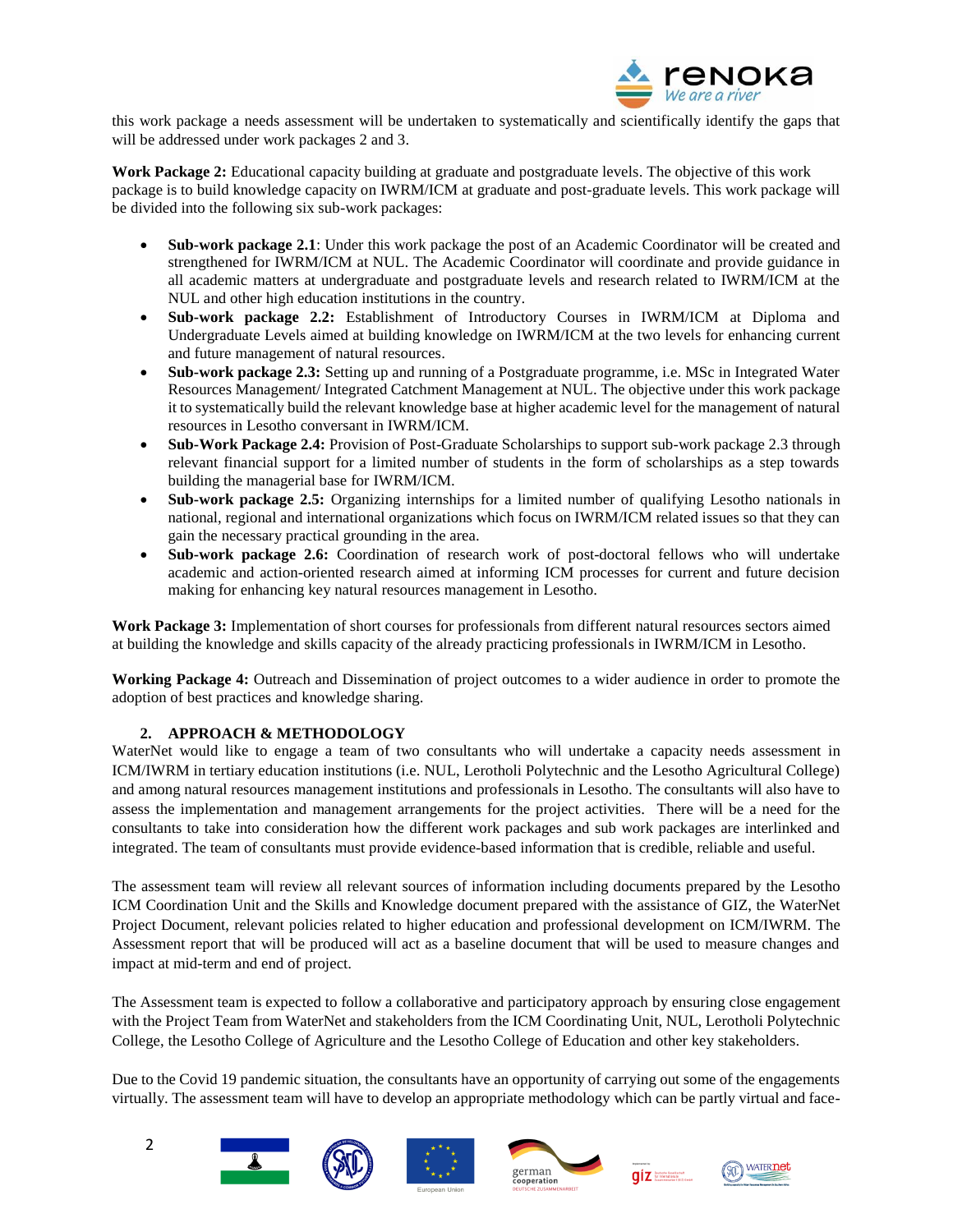

to-face, desk reviews, data analysis, surveys and assessment questionnaires. The team can be composed of someone from Lesotho while another consultant can work remotely. This should be detailed in the Assessment Inception Report and agreed with the WaterNet Secretariat.

If part of the assessment is to be carried out virtually, consideration should be taken for stakeholder availability, ability or willingness to be interviewed remotely. In addition, their accessibility to the internet/computer should be considered as some may be working from home where they do not have access to internet and computers. No stakeholders, consultants or WaterNet staff should be put in any harm as safety is the key priority.

The specific design and methodology for the assessment should emerge from consultations between the consulting team and the above-mentioned parties regarding what is appropriate and feasible for meeting the purpose and objectives and answering the evaluation questions. The assessment team must use gender-responsive methodologies and tools and ensure that gender equality and women's empowerment, as well as other cross-cutting issues and SDGs are incorporated into the report.

The final methodological approach including interview schedule, field visits and data to be used in the assessment must be clearly outlined in the Inception Report and be fully discussed and agreed between WaterNet, other stakeholders in Lesotho and the assessment team.

The final report must describe the full assessment approach taken and the rationale for the approach making explicit the underlying assumptions, challenges, strengths and weaknesses about the methods and approach of the assessment.

# **3. SCOPE OF WORK**

# **3.1. ICM/IWRM Related Areas**

The consultants will have to assess the following areas with respects to ICM/IWRM in Lesotho:

- **3.1.1. Stakeholder Analysis:** The assessment will need to be done taking into consideration the key assessment criteria of relevancy of the project, effectiveness and efficiency in project implementation, the likely impacts of the projects to Lesotho and sustainability of the different activities beyond the lifespan of the project.
	- The consultants will have to undertake a stakeholder mapping and analysis exercise focusing on those stakeholders involved in ICM/IWRM related activities. This will mainly build on the work that has already been done by the Government of Lesotho. A report on Skills and Knowledge Strategy has been produced which maps the stakeholders involved in ICM in the country and the human capacity gaps currently existing in the country. The profiling of stakeholders should be grouped as follows:
		- Primary stakeholders
		- Secondary stakeholders
		- Tertiary stakeholders
	- The linkages between and among the stakeholders will have to be established and their strength, weaknesses, opportunities and threats (SWOT) in terms of capacity gaps will need to be done.
- **3.1.2. Academic Coordinator:** Assess the capacity of NUL as an anchor of educational activities related to ICM/IWRM in Lesotho. The assessment has to focus on the capacity of NUL to coordinate the educational activities internally and externally. In order for the effective coordination of ICM/IWRM educational and research activities, NUL has appointed an Academic Coordinator who is a senior academic to coordinate ICM/IWRM inter-departmental activities at the University and at other tertiary institutions which include Lerotholi Polytechnic College and the Lesotho Agricultural College and other stakeholders. The assessment will need to analyse the functionality of the office of the Academic









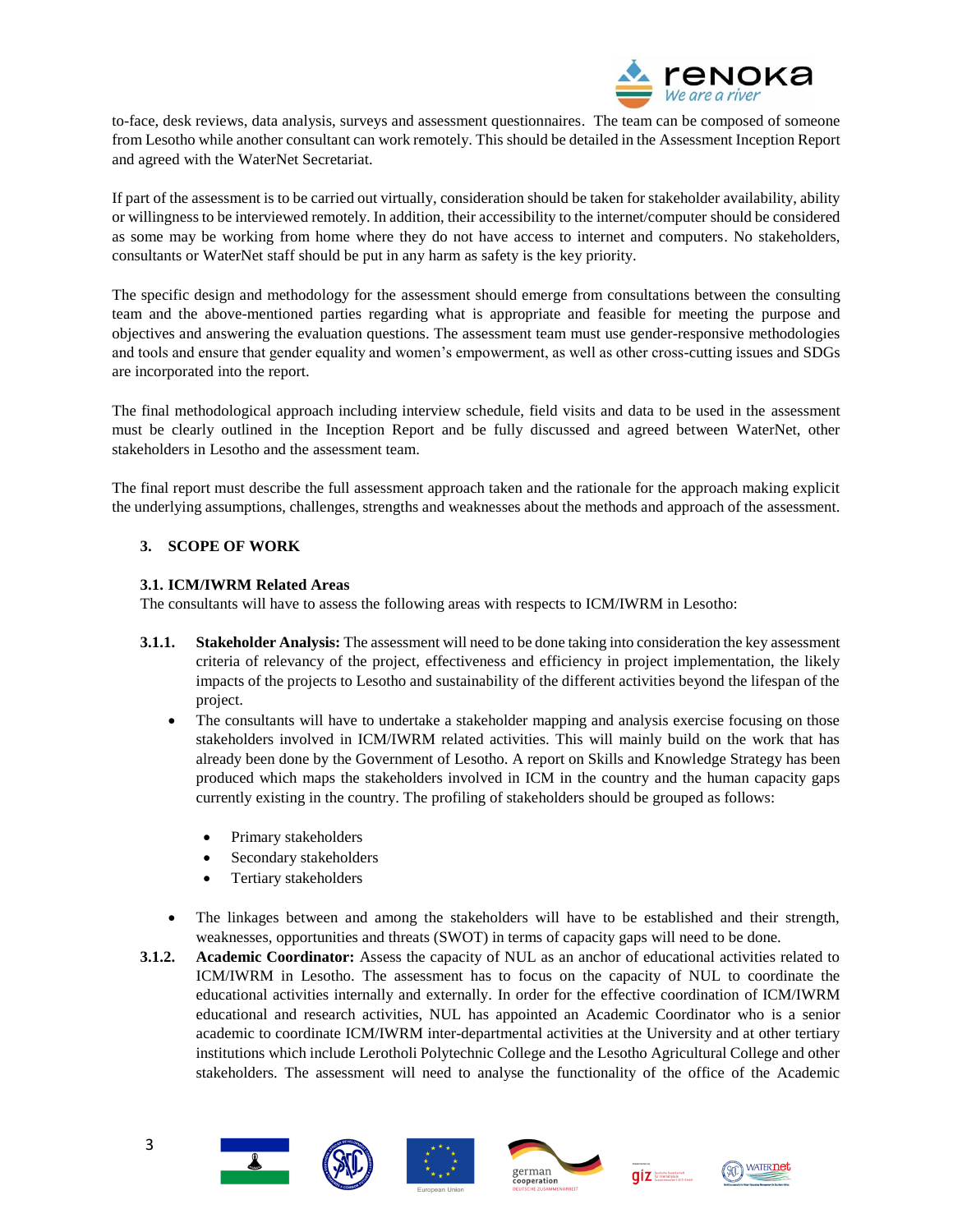

Coordinator in coordinating ICM/IWRM educational activities at diploma, undergraduate and postgraduate levels and to focus on the possibility for a deputy coordinator at NUL.

- **3.1.3. Capacity building at diploma and undergraduate levels:** The consultants will have to review undergraduate programmes offered by National University of Lesotho and related programmes offered by the Lerotholi Polytechnic and the Lesotho Agricultural College with the aim of introducing standard introductory modules in ICM/IWRM for diploma and undergraduate programmes. The assessment should take into consideration a modular layout of ICM/IWRM for the introductory modules that can be scaled to different levels (e.g. diploma, undergraduate, graduate) but open for adjustment to specific needs of the target institution/students (e.g. agriculture, natural sciences, law, agriculture). The assessment will need to consider the establishment of a steering committee on ICM/IWRM meant to facilitate the mainstreaming process among the institutions composed of the representatives of NUL, Lerotholi Polytechnic and the Lesotho Agricultural College which will operate under the NUL Academic Coordinator.
- **3.1.4. Postgraduate programme, i.e. MSc in ICM/IWRM and Scholarships:** The consultants will need to assess how the NUL, under the guidance of WaterNet can set up a post-graduate programme in ICM/IWRM. They will need to recommend the model that can be adopted for running the programme. Thus, the MSc Programme in ICM/IWRM at NUL will need to be interdisciplinary (i.e. cutting across natural sciences, agriculture, social sciences and law) in outlook and aimed at producing key personnel for the Lesotho's natural resources management sector and the SADC region and beyond. The graduates will basically need to be relevant for the labor market. The setting up of the programme can be informed by the WaterNet's Regional Masters Programme in IWRM model that is co-hosted by the University of Dar es Salaam and University of Zimbabwe with specializations at other 5 universities in the region. The assessment will need to recommend the nature and type of experts that will be needed in the development of different modules of the programme. Part of the assessment will need to come up with an appropriate scholarship model for the students.
- **3.1.5. Post-doctoral Fellowships:** The project will support post-doctoral fellows from Lesotho to undertake research in specific problematic areas of ICM/IWRM in one or more of the 6 pilot sub-catchment areas. Action-oriented research will be encouraged where the fellows will work with relevant stakeholders who include government departments and communities to solve specific challenges. The research projects for the doctoral fellows will be expected to focus on critical ICM/IWRM issues in Lesotho so that they can inform policy, planning and programme and project implementation under the support of ICM but also for ReNOKA. This will be basically to validate and inform ICM processes and measures in the country. Furthermore, the post-doctoral research projects also expected to make some input in informing the MSc. and undergraduate introductory modules either on core ICM/IWRM topics or on specialization topics (to be identified through assessment).
- **3.1.6. Internship Programme:** The consultants will need to assess the viability and organisation of the Internship Programme that will offer relatively recent graduates already working in different relevant organizations with an opportunity to gain direct practical experience within the realm of ICM/IWRM. The programme will be relevant to practitioners in key ICM/IWRM related positions in Lesotho. The interns will undergo practical exposure/training in relevant organisations such as river basin organisations (e.g. OKACOM, ORASECOM and ZAMCOM), and those working in the areas related to ICM/IWRM (WWF and IUCN). The interns will have backgrounds related to ICM/IWRM and will be attached to relevant organisations nationally, regionally and internationally where their educational experience can be practically enhanced through capacity building opportunities.
- **3.1.7. Short Professional Training:** WaterNet will facilitate short Professional competency training through short courses in order to build Lesotho's capacity in specific ICM/IWRM areas. The trainings will be targeted to relevant government departments (e.g. water, agriculture, lands, forestry), parliament, ORASECOM, water utilities, municipalities, private sector, practicing water professionals and local communities in the country. The human capacity assessment will need to recommend the ICM/IWRM related areas that need strengthening and these will need to be linked to other areas of undergraduate, postgraduate and post-doctoral assessments. A key recommendation from the assessment is on the









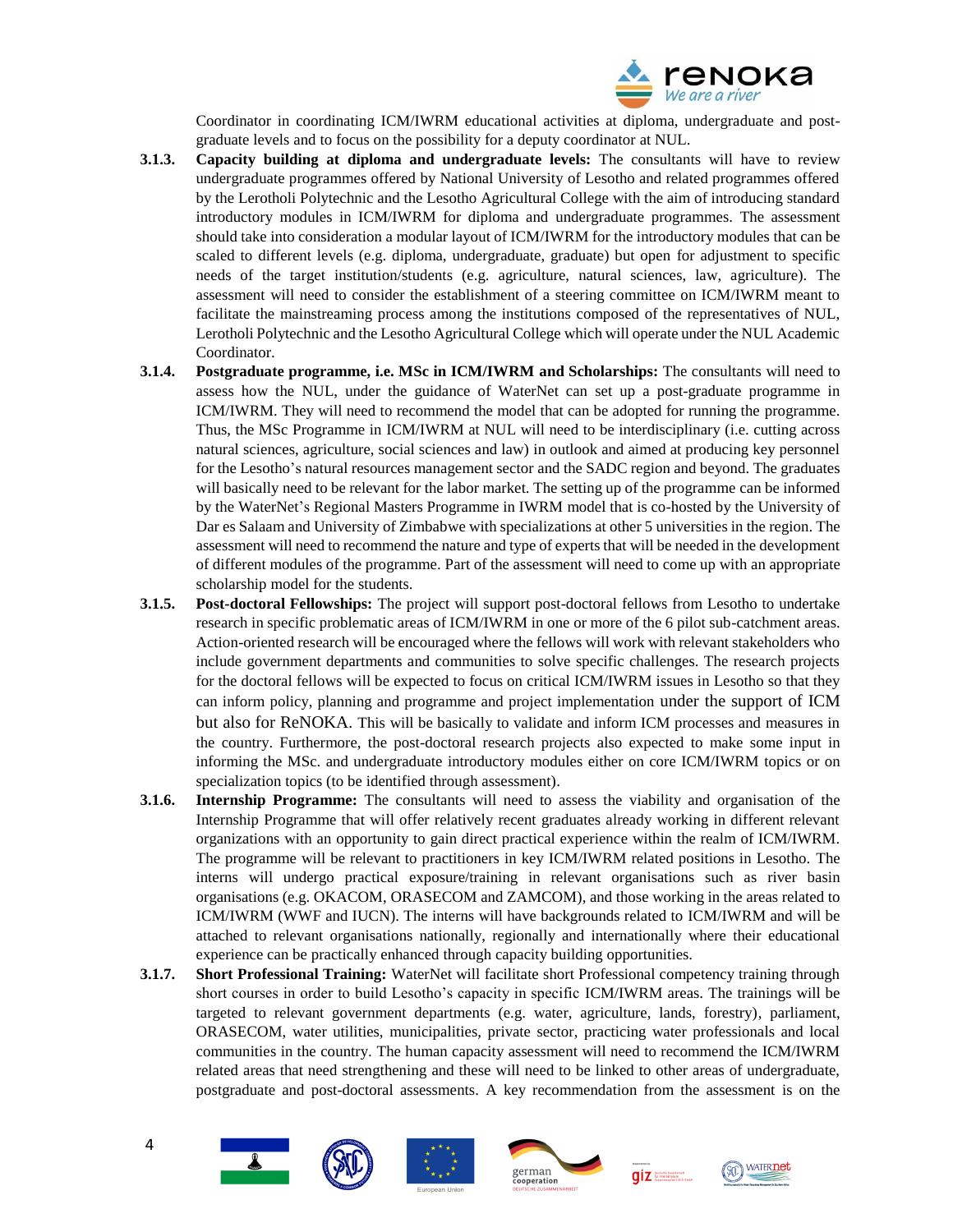

institutionalisation of short courses so that this aspect of the project can continue beyond the project. A total of 12 short professional courses will need to be implemented.

**3.1.8. ReNOKA/ICM-WaterNet Activities Interface:** The various assessments will have to incorporate a view on current activities under ReNOKA/ICM and advice on potential interfaces/opportunities with the WaterNet project components to address capacity needs. The assessment will need to recommend ways and means on how the different activities highlighted above will be sustained beyond the project.

### **3.2. Project Implementation and Management Arrangements**

### **3.2.1. Management Arrangements:**

- Assess overall effectiveness of the proposed project management as outlined in the Concept Note and advice of any necessary changes.
- Assess the clarity of responsibilities of the different personnel who are tasked with the implementation of the programme.
- Review the quality of support provided by the GIZ, ICU and NUL and recommend areas for improvement.

# **3.2.2. Work Planning:**

- Assess any delays in project start-up and implementation, identify the causes and examine if they have been resolved.
- Have there been any project planning issues and implementation delays caused by COVID-19?
- Are work-planning processes results-based? If not, suggest ways to re-orientate work planning to focus on results?
- Assess the use of the project's results framework/ logframe as a management tool and recommend any changes.

# **3.2.3. Project Finances:**

 Assess and see if the project has the appropriate financial controls, including reporting and planning, that allow management to make informed decisions regarding the budget and allow for timely flow of funds.

### **3.2.4. Project-level monitoring and evaluation systems:**

- Assess the monitoring tools for the project: Do they provide the necessary information? Do they involve key partners? Are they aligned or mainstreamed with national systems? Do they use existing information? Are they efficient? Are they cost effective? Are additional tools required? How could they be made more participatory and inclusive?
- Examine the financial management of the project monitoring and evaluation budget. Have sufficient resources being allocated to monitoring and evaluation? Are these resources being allocated effectively?
- Review the extent to which relevant gender issues were incorporated in monitoring systems.

### **3.2.5. Stakeholder Engagement:**

- Assess the extent to which the project has included and leverage on the appropriate stakeholders, i.e. primary, secondary and tertiary. Recommend the inclusion of stakeholders that might have been left out of the project.
- Assess the extern to which the project has buy in from key stakeholders that include central government, government ministries and departments, NUL and the relevant colleges.
- Assess the extent to which the project take into consideration gender issues.

### **3.2.6. Project Reporting:**

Assess the capacity of WaterNet to timely report progress to GIZ and other key stakeholders.

### **3.2.7. Communications & Knowledge Management:**

 Assess the proposed internal project communication strategy with stakeholders: how regular is this communication supposed to be and will this be effective? What are the proposed feedback mechanisms when









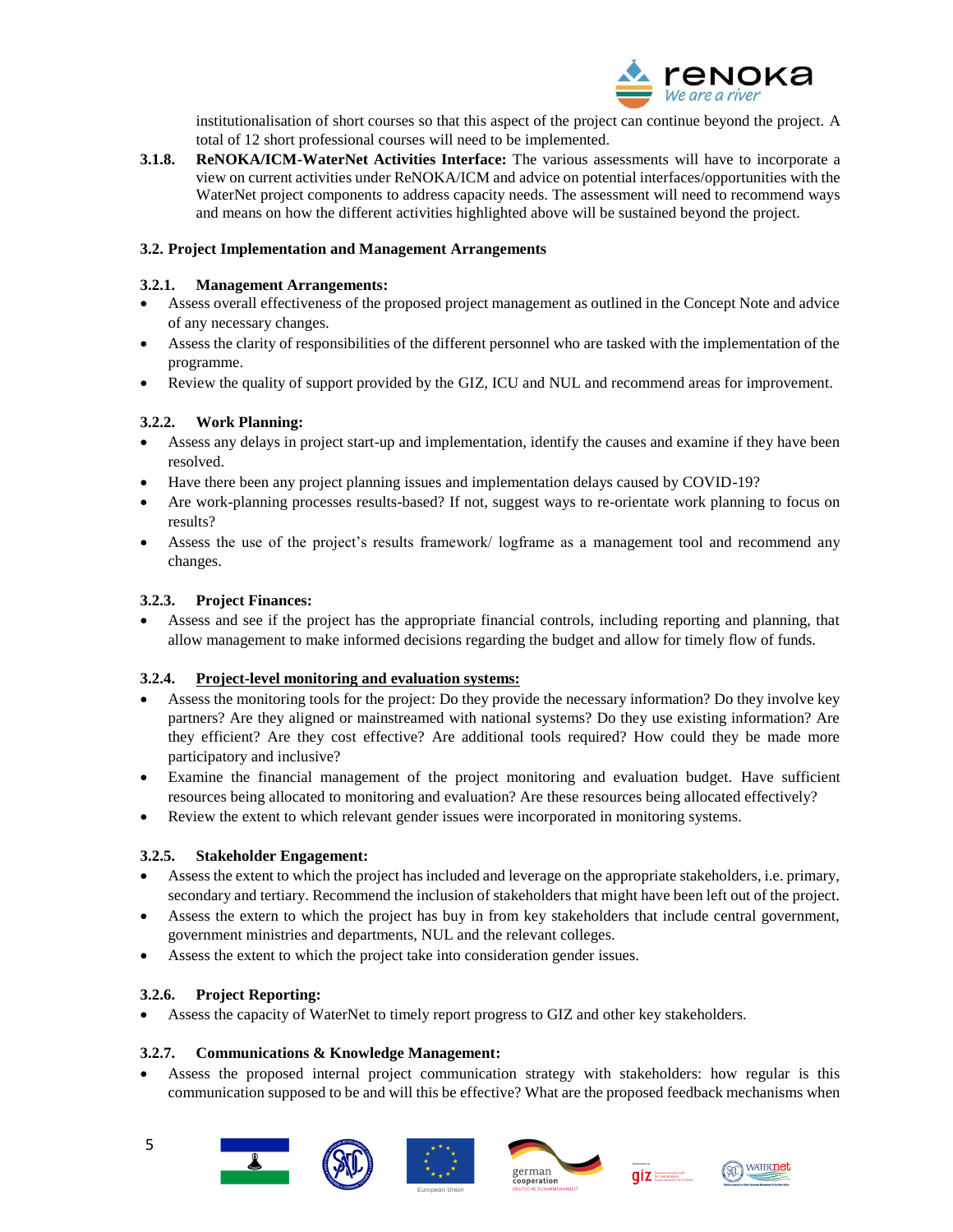

communication is received? Does the proposed communication with stakeholders have the potential to contribute to the awareness of project outcomes and activities and investment in the sustainability of project results?

- Assess the proposed external project communication: Are proper means of communication established or being established to express the project progress and intended impact to the public (is there a web presence, for example? Or does the project have proposed appropriate outreach and public awareness campaigns?);
- Assess the proposed knowledge activities/products that are to be developed

# **3.2.8. Sustainability:**

- Assess the likelihood of financial and economic resources being available once the funding assistance ends (consider potential sources of financial resources from public and private sectors, income generating activities, and other funding that will be adequate financial resources for sustaining project's outcomes)?
- Assess the social or political risks that may jeopardize sustainability of project outcomes?
- Assess the extent to which the legal frameworks, policies, governance structures and processes have the potential to support the sustenance of project benefits? While assessing this parameter, also consider if the required systems/ mechanisms for accountability, transparency, and technical knowledge transfer are in place.

# **4. EXPECTED OUTPUTS AND DELIVERABLES:**

The consultant will be responsible for the following outputs and related activities:

- Development of the inception report
- Design and preparation of data collection instruments
- Design and preparation for stakeholder and field consultations;
- Consultations of stakeholders in Lesotho for a period of 7-12 days;
- Production of a report collating the findings, and contact lists of those consulted
- Development of the assessment report requested;
- Any other duties as necessary for the satisfactory completion of the consultations as directed by WaterNet Executive Manager

# **5. FINAL REPORT**

The report that will be produced by the consultants should highlight the following:

- Current status of ICM/IWRM in Lesotho in tertiary institutions at diploma, undergraduate and postgraduate levels
- Current knowledge of ICM/IWRM among professionals from relevant government departments and other organisations
- Current efforts in the implementation of ICM/IWRM in the country and the outcomes
- Inclusion of advice on interfaces to ongoing implementation/ projects in order to strengthen education with hands on experience
- How the implementation of ICM/IWRM under the project can be enhanced at the following levels
	- o Tertiary institutions:
		- diploma, undergraduate and post-graduate levels
	- o Post-doctoral studies
	- o Professional training
	- o Internships
	- o Knowledge management and dissemination
	- Possible projects risks
- How project activities can be sustained beyond the project
- Recommendations













6